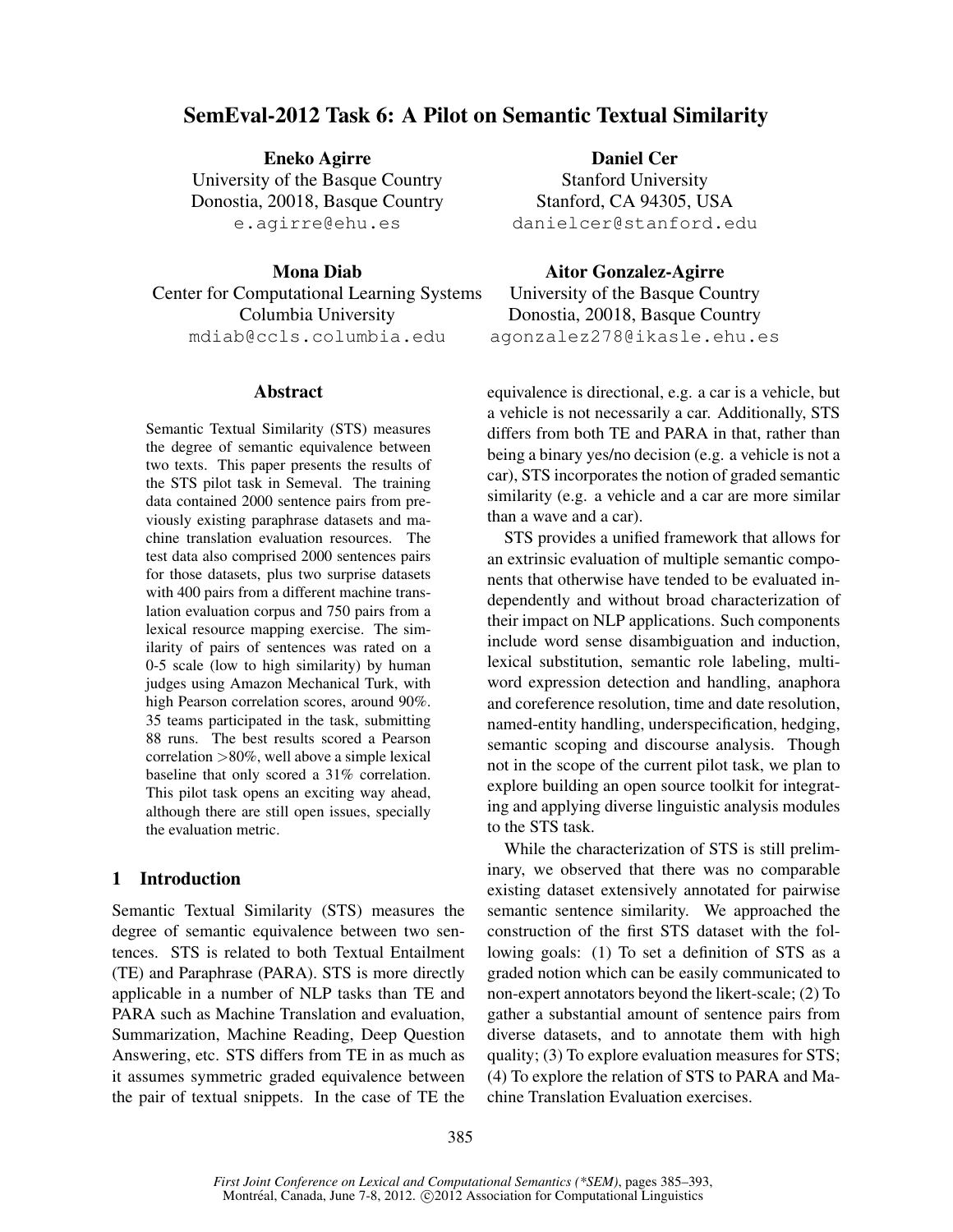In the next section we present the various sources of the STS data and the annotation procedure used. Section 4 investigates the evaluation of STS systems. Section 5 summarizes the resources and tools used by participant systems. Finally, Section 6 draws the conclusions.

# 2 Source Datasets

Datasets for STS are scarce. Existing datasets include (Li et al., 2006) and (Lee et al., 2005). The first dataset includes 65 sentence pairs which correspond to the dictionary definitions for the 65 word pairs in Similarity(Rubenstein and Goodenough, 1965). The authors asked human informants to assess the meaning of the sentence pairs on a scale from 0.0 (minimum similarity) to 4.0 (maximum similarity). While the dataset is very relevant to STS, it is too small to train, develop and test typical machine learning based systems. The second dataset comprises 50 documents on news, ranging from 51 to 126 words. Subjects were asked to judge the similarity of document pairs on a five-point scale (with 1.0 indicating "highly unrelated" and 5.0 indicating "highly related"). This second dataset comprises a larger number of document pairs, but it goes beyond sentence similarity into textual similarity.

When constructing our datasets, gathering naturally occurring pairs of sentences with different degrees of semantic equivalence was a challenge in itself. If we took pairs of sentences at random, the vast majority of them would be totally unrelated, and only a very small fragment would show some sort of semantic equivalence. Accordingly, we investigated reusing a collection of existing datasets from tasks that are related to STS.

We first studied the pairs of text from the Recognizing TE challenge. The first editions of the challenge included pairs of sentences as the following:

T: The Christian Science Monitor named a US journalist kidnapped in Iraq as freelancer Jill Carroll. H: Jill Carroll was abducted in Iraq.

The first sentence is the text, and the second is the hypothesis. The organizers of the challenge annotated several pairs with a binary tag, indicating whether the hypothesis could be entailed from the text. Although these pairs of text are interesting we decided to discard them from this pilot because the length of the hypothesis was typically much shorter than the text, and we did not want to bias the STS task in this respect. We may, however, explore using TE pairs for STS in the future.

Microsoft Research (MSR) has pioneered the acquisition of paraphrases with two manually annotated datasets. The first, called MSR Paraphrase (MSRpar for short) has been widely used to evaluate text similarity algorithms. It contains 5801 pairs of sentences gleaned over a period of 18 months from thousands of news sources on the web (Dolan et al., 2004). 67% of the pairs were tagged as paraphrases. The inter annotator agreement is between 82% and 84%. Complete meaning equivalence is not required, and the annotation guidelines allowed for some relaxation. The pairs which were annotated as not being paraphrases ranged from completely unrelated semantically, to partially overlapping, to those that were almost-but-not-quite semantically equivalent. In this sense our graded annotations enrich the dataset with more nuanced tags, as we will see in the following section. We followed the original split of 70% for training and 30% for testing. A sample pair from the dataset follows:

The Senate Select Committee on Intelligence is preparing a blistering report on prewar intelligence on Iraq.

American intelligence leading up to the war on Iraq will be criticized by a powerful US Congressional committee due to report soon, officials said today.

In order to construct a dataset which would reflect a uniform distribution of similarity ranges, we sampled the MSRpar dataset at certain ranks of string similarity. We used the implementation readily accessible at  $CPAN<sup>1</sup>$  of a well-known metric (Ukkonen, 1985). We sampled equal numbers of pairs from five bands of similarity in the [0.4 .. 0.8] range separately from the paraphrase and non-paraphrase pairs. We sampled 1500 pairs overall, which we split 50% for training and 50% for testing.

The second dataset from MSR is the MSR Video Paraphrase Corpus (MSRvid for short). The authors showed brief video segments to Annotators from Amazon Mechanical Turk (AMT) and were asked

<sup>1</sup>http://search.cpan.org/˜mlehmann/ String-Similarity-1.04/Similarity.pm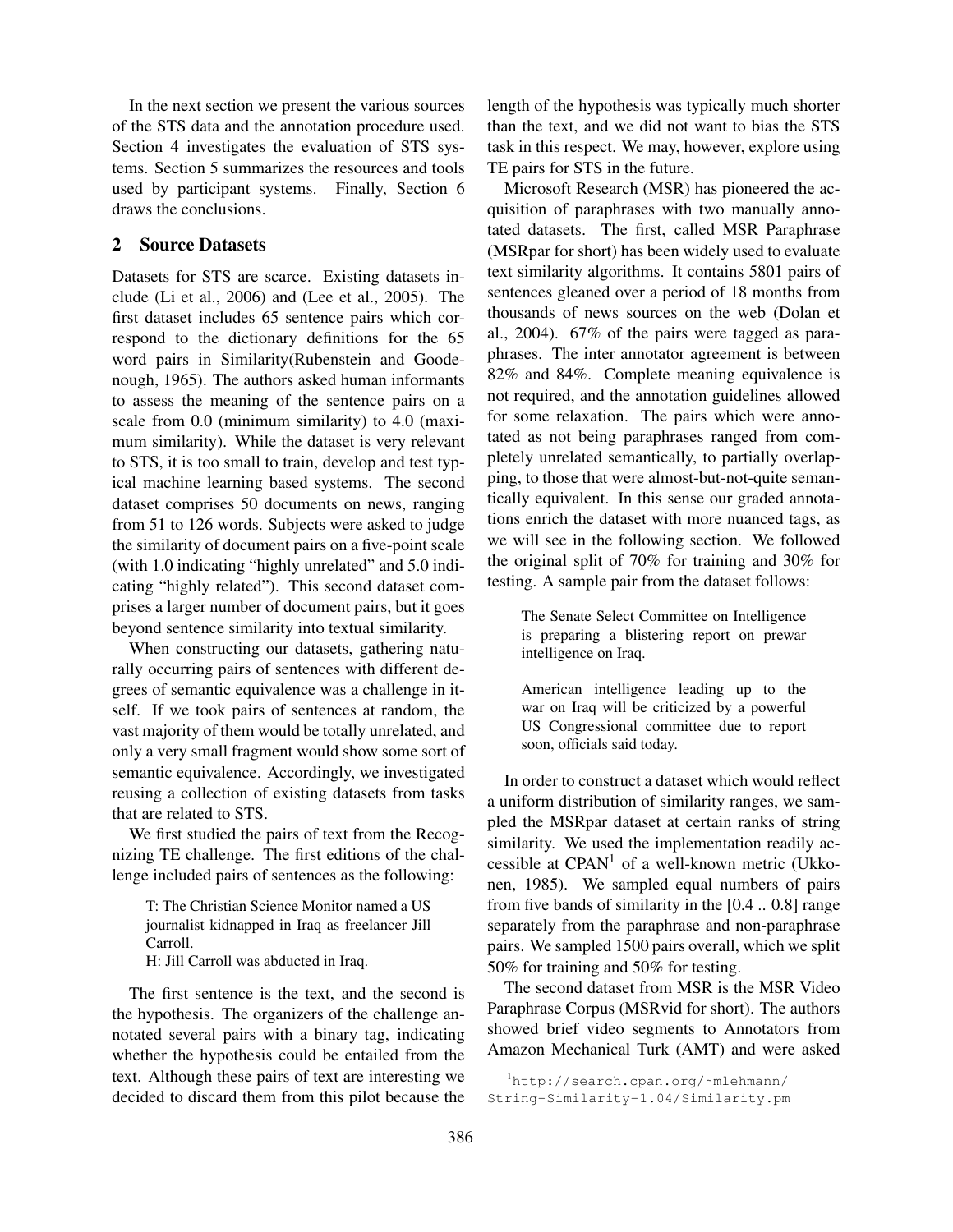

- A person is slicing a cucumber into pieces.
- A chef is slicing a vegetable.
- A person is slicing a cucumber.
- A woman is slicing vegetables.
- A woman is slicing a cucumber.
- A person is slicing cucumber with a knife.
- A person cuts up a piece of cucumber.
- A man is slicing cucumber.
- A man cutting zucchini.

Figure 1: Video and corresponding descriptions from MSRvid

#### **Compare Two Similar Sentences**

Score how similar two sentences are to each other according to the following scale. The sentences are:

```
(5) Completely equivalent, as they mean the same thing.
```

```
Mostly equivalent, but some unimportant details differ
```
(3) Roughly equivalent, but some important information differs/missing. (2) Not equivalent, but share some details.

(1) Not equivalent, but are on the same topic.

Select a similarity rating for each sentence pair below:

Figure 2: Definition and instructions for annotation

to provide a one-sentence description of the main action or event in the video (Chen and Dolan, 2011). Nearly 120 thousand sentences were collected for 2000 videos. The sentences can be taken to be roughly parallel descriptions, and they included sentences for many languages. Figure 1 shows a video and corresponding descriptions.

The sampling procedure from this dataset is similar to that for MSRpar. We construct two bags of data to draw samples. The first includes all possible pairs for the same video, and the second includes pairs taken from different videos. Note that not all sentences from the same video were equivalent, as some descriptions were contradictory or unrelated. Conversely, not all sentences coming from different videos were necessarily unrelated, as many videos were on similar topics. We took an equal number of samples from each of these two sets, in an attempt to provide a balanced dataset between equivalent and non-equivalent pairs. The sampling was also done according to string similarity, but in four bands in the [0.5 .. 0.8] range, as sentences from the same video had a usually higher string similarity than those in the MSRpar dataset. We sampled 1500 pairs overall, which we split 50% for training and 50% for testing.

Given the strong connection between STS systems and Machine Translation evaluation metrics, we also sampled pairs of segments that had been part of human evaluation exercises. Those pairs included a reference translation and a automatic Machine Translation system submission, as follows:

The only instance in which no tax is levied is when the supplier is in a non-EU country and the recipient is in a Member State of the EU.

The only case for which no tax is still perceived "is an example of supply in the European Community from a third country.

We selected pairs from the translation shared task of the 2007 and 2008 ACL Workshops on Statistical Machine Translation (WMT) (Callison-Burch et al., 2007; Callison-Burch et al., 2008). For consistency, we only used French to English system submissions. The training data includes all of the Europarl human ranked fr-en system submissions from WMT 2007, with each machine translation being paired with the correct reference translation. This resulted in 729 unique training pairs. The test data is comprised of all Europarl human evaluated fr-en pairs from WMT 2008 that contain 16 white space delimited tokens or less.

In addition, we selected two other datasets that were used as out-of-domain testing. One of them comprised of all the human ranked fr-en system submissions from the WMT 2007 news conversation test set, resulting in 351 unique system reference pairs.<sup>2</sup> The second set is radically different as it comprised 750 pairs of glosses from OntoNotes 4.0 (Hovy et al., 2006) and WordNet 3.1 (Fellbaum, 1998) senses. The mapping of the senses of both resources comprised 110K sense pairs. The similarity between the sense pairs was generated using simple word overlap. 50% of the pairs were sampled from senses which were deemed as equivalent senses, the rest from senses which did not map to one another.

# 3 Annotation

In this first dataset we defined a straightforward likert scale ranging from 5 to 0, but we decided to provide definitions for each value in the scale (cf. Figure 2). We first did pilot annotations of 200 pairs se-

<sup>(0)</sup> On different topics.

 $2^2$ At the time of the shared task, this data set contained duplicates resulting in 399 sentence pairs.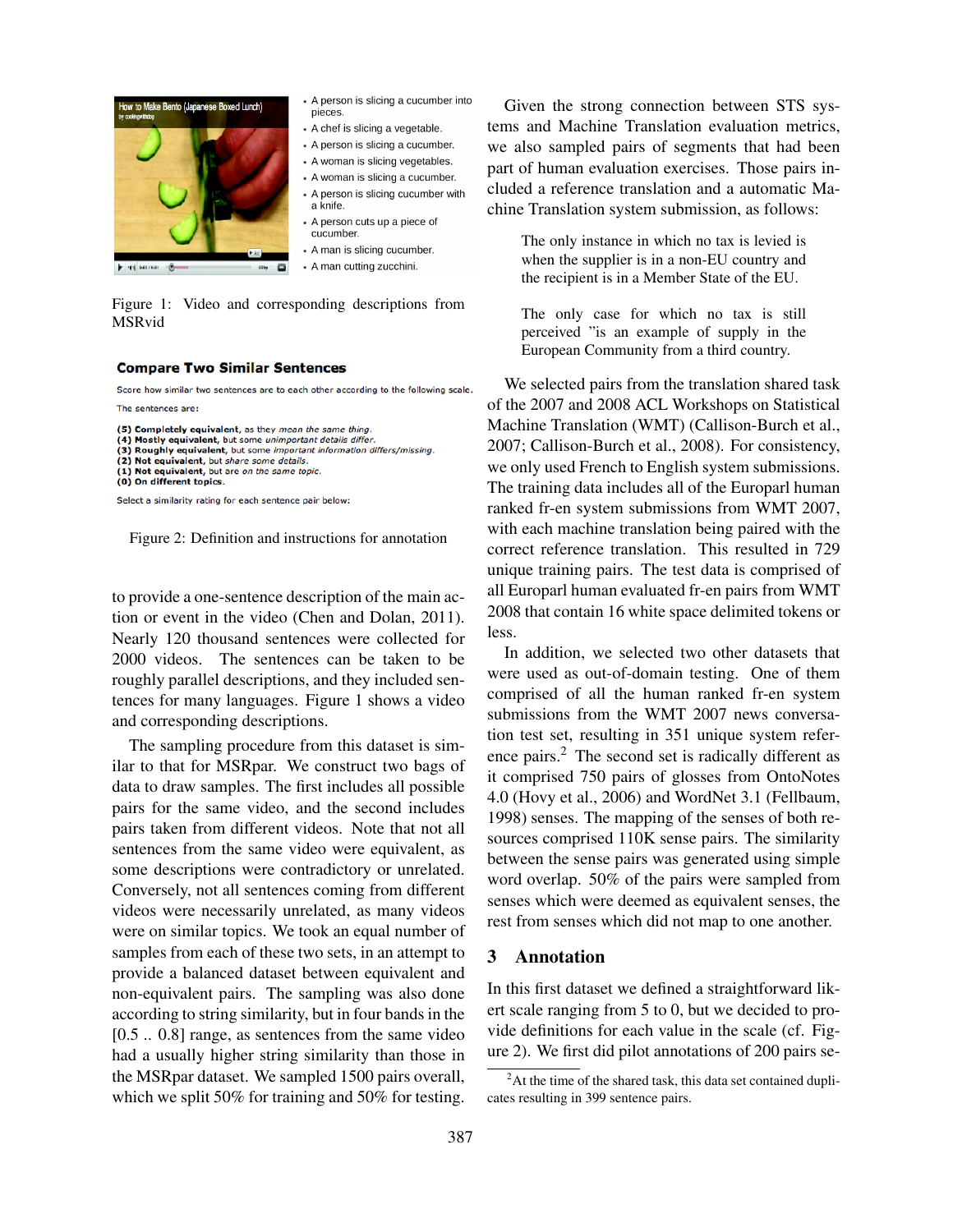lected at random from the three main datasets in the training set. We did the annotation, and the pairwise Pearson ranged from 84% to 87% among ourselves. The agreement of each annotator with the average scores of the other was between 87% and 89%.

In the future, we would like to explore whether the definitions improve the consistency of the tagging with respect to a likert scale without definitions. Note also that in the assessment of the quality and evaluation of the systems performances, we just took the resulting SS scores and their averages. Using the qualitative descriptions for each score in analysis and evaluation is left for future work.

Given the good results of the pilot we decided to deploy the task in Amazon Mechanical Turk (AMT) in order to crowd source the annotation task. The turkers were required to have achieved a 95% of approval rating in their previous HITs, and had to pass a qualification task which included 6 example pairs. Each HIT included 5 pairs of sentences, and was paid at 0.20\$ each. We collected 5 annotations per HIT. In the latest data collection, each HIT required 114.9 second for completion.

In order to ensure the quality, we also performed post-hoc validation. Each HIT contained one pair from our pilot. After the tagging was completed we checked the correlation of each individual turker with our scores, and removed annotations of turkers which had low correlations (below 50%). Given the high quality of the annotations among the turkers, we could alternatively use the correlation between the turkers itself to detect poor quality annotators.

#### 4 Systems Evaluation

Given two sentences, s1 and s2, an STS system would need to return a similarity score. Participants can also provide a confidence score indicating their confidence level for the result returned for each pair, but this confidence is not used for the main results. The output of the systems performance is evaluated using the Pearson product-moment correlation coefficient between the system scores and the human scores, as customary in text similarity (Rubenstein and Goodenough, 1965). We calculated Pearson for each evaluation dataset separately.

In order to have a single Pearson measure for each system we concatenated the gold standard (and system outputs) for all 5 datasets into a single gold standard file (and single system output). The first version of the results were published using this method, but the overall score did not correspond well to the individual scores in the datasets, and participants proposed two additional evaluation metrics, both of them based on Pearson correlation. The organizers of the task decided that it was more informative, and on the benefit of the community, to also adopt those evaluation metrics, and the idea of having a single main evaluation metric was dropped. This decision was not without controversy, but the organizers gave more priority to openness and inclusiveness and to the involvement of participants. The final result table thus included three evaluation metrics. For the future we plan to analyze the evaluation metrics, including non-parametric metrics like Spearman.

#### 4.1 Evaluation metrics

The first evaluation metric is the Pearson correlation for the concatenation of all five datasets, as described above. We will use *overall Pearson* or simply *ALL* to refer to this measure.

The second evaluation metric normalizes the output for each dataset separately, using the linear least squares method. We concatenated the system results for five datasets and then computed a single Pearson correlation. Given  $Y = \{y_i\}$  and  $X = \{x_i\}$ (the gold standard scores and the system scores, respectively), we transform the system scores into  $X' = \{x'_i\}$  in order to minimize the squared error  $\sum_i (y_i - x'_i)^2$ . The linear transformation is given by  $x'_i = x_i * \beta_1 + \beta_2$ , where  $\beta_1$  and  $\beta_2$  are found analytically. We refer to this measure as *Normalized Pearson* or simply *ALLnorm*. This metric was suggested by one of the participants, Sergio Jimenez.

The third evaluation metric is the weighted mean of the Pearson correlations on individual datasets. The Pearson returned for each dataset is weighted according to the number of sentence pairs in that dataset. Given  $r_i$  the five Pearson scores for each dataset, and  $n_i$  the number of pairs in each dataset, the weighted mean is given as  $\sum_{i=1..5} (r_i *$  $\langle n_i \rangle / \sum_{i=1..5} n_i$  We refer to this measure as *weighted mean of Pearson* or *Mean* for short.

### 4.2 Using confidence scores

Participants were allowed to include a confidence score between 1 and 100 for each of their scores. We used weighted Pearson to use those confidence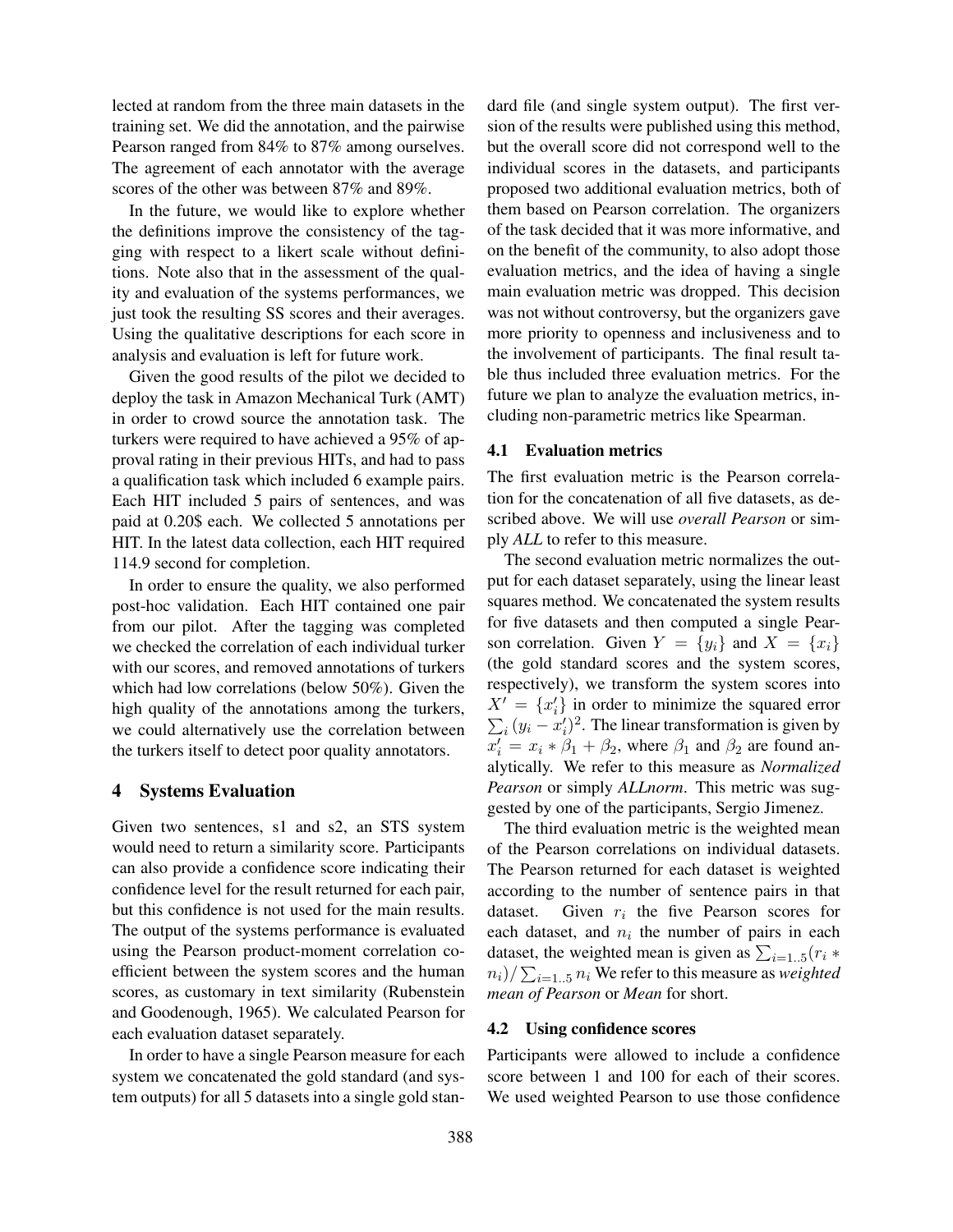scores<sup>3</sup>. Table 2 includes the list of systems which provided a non-uniform confidence. The results show that some systems were able to improve their correlation, showing promise for the usefulness of confidence in applications.

#### 4.3 The Baseline System

We produced scores using a simple word overlap baseline system. We tokenized the input sentences splitting at white spaces, and then represented each sentence as a vector in the multidimensional token space. Each dimension had 1 if the token was present in the sentence, 0 otherwise. Similarity of vectors was computed using cosine similarity.

We also run a random baseline several times, yielding close to 0 correlations in all datasets, as expected. We will refer to the random baseline again in Section 4.5.

#### 4.4 Participation

Participants could send a maximum of three system runs. After downloading the test datasets, they had a maximum of 120 hours to upload the results. 35 teams participated, submitting 88 system runs (cf. first column of Table 1). Due to lack of space we can't detail the full names of authors and institutions that participated. The interested reader can use the name of the runs to find the relevant paper in these proceedings.

There were several issues in the submissions. The submission software did not ensure that the naming conventions were appropriately used, and this caused some submissions to be missed, and in two cases the results were wrongly assigned. Some participants returned Not-a-Number as a score, and the organizers had to request whether those where to be taken as a 0 or as a 5.

Finally, one team submitted past the 120 hour deadline and some teams sent missing files after the deadline. All those are explicitly marked in Table 1. The teams that included one of the organizers are also explicitly marked. We want to stress that in these teams the organizers did not allow the developers of the system to access any data or information which was not available for the rest of participants. One exception is *weiwei*, as they generated

the 110K OntoNotes-WordNet dataset from which the other organizers sampled the surprise data set.

After the submission deadline expired, the organizers published the gold standard in the task website, in order to ensure a transparent evaluation process.

#### 4.5 Results

Table 1 shows the results for each run in alphabetic order. Each result is followed by the rank of the system according to the given evaluation measure. To the right, the Pearson score for each dataset is given. In boldface, the three best results in each column.

First of all we want to stress that the large majority of the systems are well above the simple baseline, although the baseline would rank 70 on the Mean measure, improving over 19 runs.

The correlation for the non-MT datasets were really high: the highest correlation was obtained was for MSRvid (0.88 r), followed by MSRpar (0.73 r) and On-WN  $(0.73 r)$ . The results for the MT evaluation data are lower,  $(0.57 r)$  for SMT-eur and  $(0.61$  $r$ ) for SMT-News. The simple token overlap baseline, on the contrary, obtained the highest results for On-WN (0.59  $r$ ), with (0.43  $r$ ) on MSRpar and  $(0.40 r)$  on MSRvid. The results for MT evaluation data are also reversed, with  $(0.40 r)$  for SMT-eur and  $(0.45 r)$  for SMT-News.

The ALLnorm measure yields the highest correlations. This comes at no surprise, as it involves a normalization which transforms the system outputs using the gold standard. In fact, a random baseline which gets Pearson correlations close to 0 in all datasets would attain Pearson of 0.5891<sup>4</sup>.

Although not included in the results table for lack of space, we also performed an analysis of confidence intervals. For instance, the best run according to ALL ( $r = .8239$ ) has a 95% confidence interval of [.8123,.8349] and the second a confidence interval of [.8016,.8254], meaning that the differences are not statistically different.

#### 5 Tools and resources used

The organizers asked participants to submit a description file, special emphasis on the tools and resources that they used. Table 3 shows in a simpli-

<sup>3</sup>http://en.wikipedia.org/wiki/Pearson\_ product-moment\_correlation\_coefficient# Calculating\_a\_weighted\_correlation

<sup>&</sup>lt;sup>4</sup>We run the random baseline 10 times. The mean is reported here. The standard deviation is 0.0005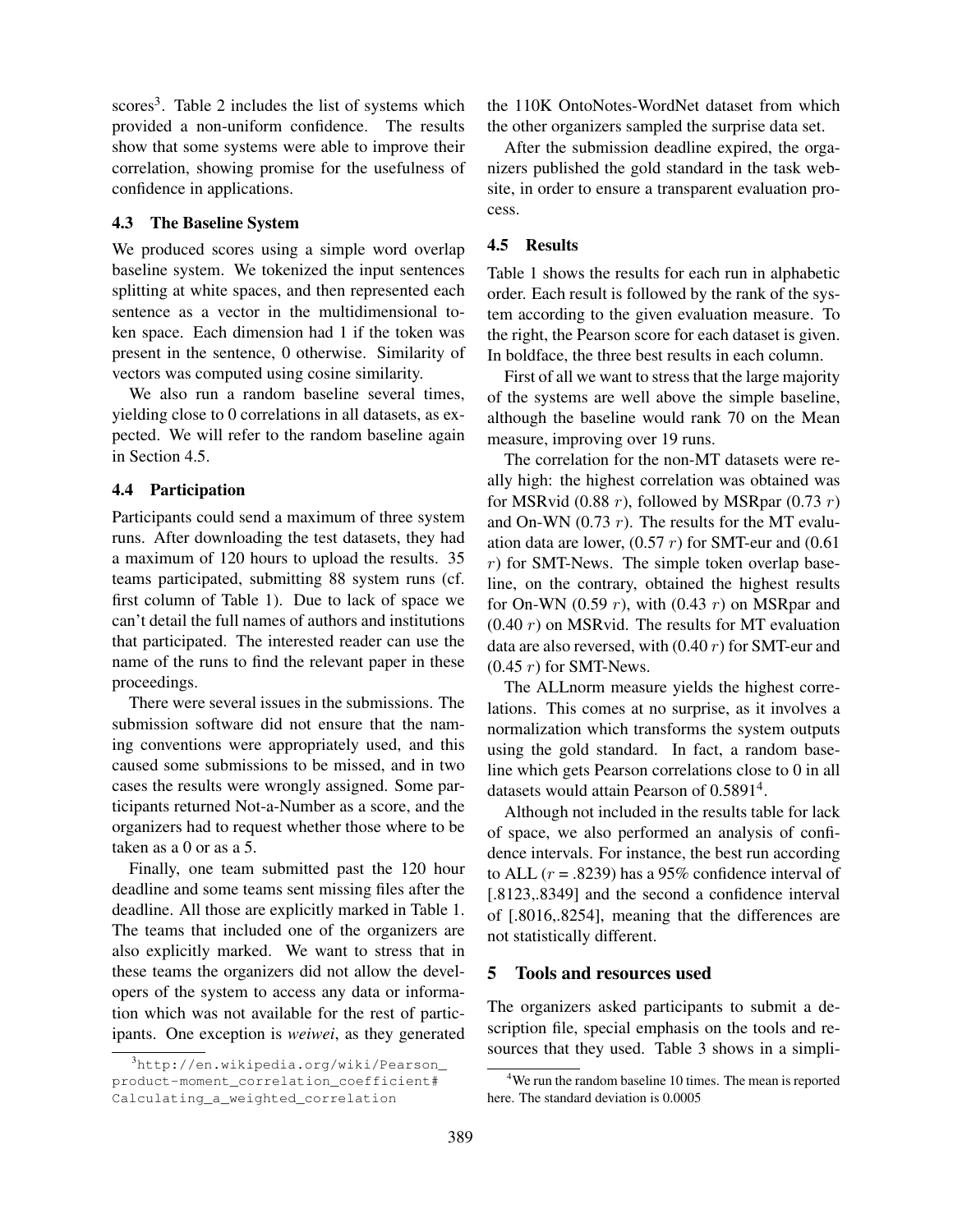| Run                                                        | ALL   | Rank           |       |                |              |                |       |       |       |          | ALLnrm Rank Mean Rank MSRpar MSRvid SMT-eur On-WN SMT-news |
|------------------------------------------------------------|-------|----------------|-------|----------------|--------------|----------------|-------|-------|-------|----------|------------------------------------------------------------|
| 00-baseline/task6-baseline                                 | .3110 | 87             | .6732 | 85             | 4356         | 70             | 4334  | .2996 | .4542 | .5864    | .3908                                                      |
| aca08ls/task6-University_Of_Sheffield-Hybrid               | .6485 | 34             | .8238 | 15             | 6100         | 18             | .5166 | .8187 | .4859 | .6676    | .4280                                                      |
| aca08ls/task6-University_Of_Sheffield-Machine_Learning     | .7241 | 17             | .8169 | 18             | 5750         | 38             | .5166 | .8187 | .4859 | .6390    | .2089                                                      |
| aca08ls/task6-University_Of_Sheffield-Vector_Space         | .6054 | 48             | .7946 | 44             | 5943         | 27             | .5460 | .7241 | .4858 | .6676    | .4280                                                      |
| acaputo/task6-UNIBA-DEPRI                                  | .6141 | 46             | .8027 | 38             | 5891         | 31             | .4542 | .7673 | .5126 | .6593    | .4636                                                      |
| acaputo/task6-UNIBA-LSARI                                  | .6221 | 44             | .8079 | 30             | 5728         | 40             | .3886 | .7908 | .4679 | .6826    | .4238                                                      |
| acaputo/task6-UNIBA-RI                                     | .6285 | 41             | .7951 | 43             | 5651         | 45             | .4128 | .7612 | .4531 | .6306    | .4887                                                      |
| baer/task6-UKP-run1                                        | .8117 | $\overline{4}$ | .8559 | 4              | .6708        | $\overline{4}$ | .6821 | .8708 | .5118 | .6649    | .4672                                                      |
| baer/task6-UKP-run2_plus_postprocessing_smt_twsi           | .8239 | $\mathbf{1}$   | .8579 | $\overline{2}$ | .6773        | $\mathbf{1}$   | .6830 | .8739 | .5280 | .6641    | .4937                                                      |
| baer/task6-UKP-run3_plus_random                            | .7790 | 8              | .8166 | 19             | 4320         | 71             | .6830 | .8739 | .5280 | $-.0620$ | $-.0520$                                                   |
| croce/task6-UNITOR-1_REGRESSION_BEST_FEATURES              | .7474 | 13             | .8292 | 12             | 6316         | 10             | .5695 | .8217 | .5168 | .6591    | .4713                                                      |
| croce/task6-UNITOR-2_REGRESSION_ALL_FEATURES               | .7475 | 12             | .8297 | 11             | 6323         | 9              | .5763 | .8217 | .5102 | .6591    | .4713                                                      |
| croce/task6-UNITOR-3_REGRESSION_ALL_FEATURES_ALL_DOMAINS   | .6289 | 40             | .8150 | 21             | 5939         | 28             | .4686 | .8027 | .4574 | .6591    | .4713                                                      |
| csjxu/task6-PolyUCOMP-RUN1                                 | .6528 | 31             | .7642 | 59             | 5492         | 51             | .4728 | .6593 | .4835 | .6196    | .4290                                                      |
|                                                            | .6354 | 38             | .7212 | 70             | 4848         | 66             | .3795 | .5350 | .4377 | .6052    | .4164                                                      |
| danielcer/stanford_fsa†                                    | 4229  | 77             | .7160 | 72             | 5044         | 62             | .4409 | .4698 | .4558 | .6468    | .4769                                                      |
| danielcer/stanford_pdaAll+<br>danielcer/stanford_rte†      |       | 55             |       |                |              |                |       |       |       |          |                                                            |
|                                                            | .5589 |                | .7807 | 55             | 4674<br>5009 | 67             | .4374 | .8037 | .3533 | .3077    | .3235                                                      |
| davide_buscaldi/task6-IRIT-pg1                             | 4280  | 76             | .7379 | 65             |              | 63             | .4295 | .6125 | .4952 | .5387    | .3614                                                      |
| davide_buscaldi/task6-IRIT-pg3                             | .4813 | 68             | .7569 | 61             | 5202         | 58             | .4171 | .6728 | .5179 | .5526    | .3693                                                      |
| davide_buscaldi/task6-IRIT-wu                              | .4064 | 81             | .7287 | 69             | .4898        | 65             | .4326 | .5833 | .4856 | .5317    | .3480                                                      |
| demetrios_glinos/task6-ATA-BASE                            | .3454 | 83             | .6990 | 81             | 2772         | 87             | .1684 | .6256 | .2244 | .1648    | .0988                                                      |
| demetrios_glinos/task6-ATA-CHNK                            | .4976 | 64             | .7160 | 73             | 3215         | 86             | .2312 | .6595 | .1504 | .2735    | .1426                                                      |
| demetrios_glinos/task6-ATA-STAT                            | .4165 | 79             | .7129 | 75             | 3312         | 85             | .1887 | .6482 | .2769 | .2950    | .1336                                                      |
| desouza/task6-FBK-run1                                     | .5633 | 54             | .7127 | 76             | 3628         | 82             | .2494 | .6117 | .1495 | .4212    | .2439                                                      |
| desouza/task6-FBK-run2                                     | .6438 | 35             | .8080 | 29             | 5888         | 32             | .5128 | .7807 | .3796 | .6228    | .5474                                                      |
| desouza/task6-FBK-run3                                     | .6517 | 32             | .8106 | 25             | 6077         | 20             | .5169 | .7773 | .4419 | .6298    | .6085                                                      |
| dvilarinoayala/task6-BUAP-RUN-1                            | .4997 | 63             | .7568 | 62             | 5260         | 56             | .4037 | .6532 | .4521 | .6050    | .4537                                                      |
| dvilarinoayala/task6-BUAP-RUN-2                            | .0260 | 89             | .5933 | 89             | .1016        | 89             | .1109 | .0057 | .0348 | .1788    | .1964                                                      |
| dvilarinoayala/task6-BUAP-RUN-3                            | .6630 | 25             | .7474 | 64             | 5105         | 59             | .4018 | .6378 | .4758 | .5691    | .4057                                                      |
| enrique/task6-UNED-H34measures                             | .4381 | 75             | .7518 | 63             | 5577.        | 48             | .5328 | .5788 | .4785 | .6692    | .4465                                                      |
| enrique/task6-UNED-HallMeasures                            | .2791 | 88             | .6694 | 87             | 4286         | 72             | .3861 | .2570 | .4086 | .6006    | .5305                                                      |
| enrique/task6-UNED-SP_INIST                                | .4680 | 69             | .7625 | 60             | 5615         | 47             | .5166 | .6303 | .4625 | .6442    | .4753                                                      |
| georgiana_dinu/task6-SAARLAND-ALIGN_VSSIM                  | .4952 | 65             | .7871 | 50             | 5065         | 60             | .4043 | .7718 | .2686 | .5721    | .3505                                                      |
| georgiana_dinu/task6-SAARLAND-MIXT_VSSIM                   | .4548 | 71             | .8258 | 13             | 5662         | 43             | .6310 | .8312 | .1391 | .5966    | .3806                                                      |
|                                                            | .8133 | 3              | .8635 | 1              | 6753         | $\overline{c}$ | .7343 | .8803 | .4771 | .6797    | .3989                                                      |
| jan_snajder/task6-takelab-simple                           |       | $\overline{2}$ |       |                |              | 5              |       |       |       |          |                                                            |
| jan_snajder/task6-takelab-syntax                           | .8138 |                | .8569 | 3              | .6601        |                | .6985 | .8620 | .3612 | .7049    | .4683                                                      |
| janardhan/task6-janardhan-UNL_matching                     | .3431 | 84             | .6878 | 84             | 3481         | 83             | .1936 | .5504 | .3755 | .2888    | .3387                                                      |
| jhasneha/task6-Penn-ELReg                                  | .6622 | 27             | .8048 | 34             | 5654         | 44             | .5480 | .7844 | .3513 | .6040    | .3607                                                      |
| jhasneha/task6-Penn-ERReg                                  | .6573 | 28             | .8083 | 28             | 5755         | 37             | .5610 | .7857 | .3568 | .6214    | .3732                                                      |
| jhasneha/task6-Penn-LReg                                   | .6497 | 33             | .8043 | 36             | 5699         | 41             | .5460 | .7818 | .3547 | .5969    | .4137                                                      |
| jotacastillo/task6-SAGAN-RUN1                              | .5522 | 57             | .7904 | 47             | 5906         | 29             | .5659 | .7113 | .4739 | .6542    | .4253                                                      |
| jotacastillo/task6-SAGAN-RUN2                              | .6272 | 42             | .8032 | 37             | 5838         | 34             | .5538 | .7706 | .4480 | .6135    | .3894                                                      |
| jotacastillo/task6-SAGAN-RUN3                              | .6311 | 39             | .7943 | 45             | 5649         | 46             | .5394 | .7560 | .4181 | .5904    | .3746                                                      |
| Konstantin_Z/task6-ABBYY-General                           | .5636 | 53             | .8052 | 33             | 5759         | 36             | .4797 | .7821 | .4576 | .6488    | .3682                                                      |
| M_Rios/task6-UOW-LEX_PARA                                  | .6397 | 36             | .7187 | 71             | 3825         | 80             | .3628 | .6426 | .3074 | .2806    | .2082                                                      |
| M_Rios/task6-UOW-LEX_PARA_SEM                              | .5981 | 49             | .6955 | 82             | 3473         | 84             | .3529 | .5724 | .3066 | .2643    | .1164                                                      |
| M_Rios/task6-UOW-SEM                                       | .5361 | 59             | .6287 | 88             | 2567         | 88             | .2995 | .2910 | .1611 | .2571    | .2212                                                      |
| mheilman/task6-ETS-PERP                                    | .7808 | $\overline{7}$ | .8064 | 32             | .6305        | 11             | .6211 | .7210 | .4722 | .7080    | .5149                                                      |
| mheilman/task6-ETS-PERPphrases                             | .7834 | 6              | .8089 | 27             | 6399         | 7              | .6397 | .7200 | .4850 | .7124    | .5312                                                      |
|                                                            |       |                |       | 68             |              | 57             |       |       |       |          |                                                            |
| mheilman/task6-ETS-TERp                                    | .4477 | 73             | .7291 |                | 5253         |                | .5049 | .5217 | .4748 | .6169    | .4566                                                      |
| nitish_aggarwal/task6-aggarwal-run1*                       | .5777 | 52             | .8158 | 20             | 5466         | 52             | .3675 | .8427 | .3534 | .6030    | .4430                                                      |
| nitish_aggarwal/task6-aggarwal-run2*                       | .5833 | 51             | .8183 | 17             | 5683         | 42             | .3720 | .8330 | .4238 | .6513    | .4499                                                      |
| nitish_aggarwal/task6-aggarwal-run3                        | .4911 | 67             | .7696 | 57             | 5377         | 53             | .5320 | .6874 | .4514 | .5827    | .2818                                                      |
| nmalandrakis/task6-DeepPurple-DeepPurple_hierarchical      | .6228 | 43             | .8100 | 26             | 5979         | 23             | .5984 | .7717 | .4292 | .6480    | .3702                                                      |
| nmalandrakis/task6-DeepPurple-DeepPurple_sigmoid           | .5540 | 56             | .7997 | 41             | 5558         | 50             | .5960 | .7616 | .2628 | .6016    | .3446                                                      |
| nmalandrakis/task6-DeepPurple-DeepPurple_single            | .4918 | 66             | .7646 | 58             | 5061         | 61             | .4989 | .7092 | .4437 | .4879    | .2441                                                      |
| parthapakray/task6-JU_CSE_NLP-Semantic_Syntactic_Approach* | .3880 | 82             | .6706 | 86             | 4111         | 76             | .3427 | .3549 | .4271 | .5298    | .4034                                                      |
| rada/task6-UNT-CombinedRegression                          | .7418 | 14             | .8406 | $\overline{7}$ | 6159         | 14             | .5032 | .8695 | .4797 | .6715    | .4033                                                      |
| rada/task6-UNT-IndividualDecTree                           | .7677 | 9              | .8389 | 9              | 5947         | 25             | .5693 | .8688 | .4203 | .6491    | .2256                                                      |
| rada/task6-UNT-IndividualRegression                        | .7846 | 5              | .8440 | 6              | 6162         | 13             | .5353 | .8750 | .4203 | .6715    | .4033                                                      |
| sbdlrhmn/task6-sbdlrhmn-Run1                               | .6663 | 23             | .7842 | 53             | 5376         | 54             | .5440 | .7335 | .3830 | .5860    | .2445                                                      |
| sbdlrhmn/task6-sbdlrhmn-Run2                               | .4169 | 78             | .7104 | 77             | 4986         | 64             | .4617 | .4489 | .4719 | .6353    | .4353                                                      |
| sgjimenezv/task6-SOFT-CARDINALITY                          | .7331 | 15             | .8526 | 5              | 6708         | 3              | .6405 | .8562 | .5152 | .7109    | .4833                                                      |
| sgjimenezv/task6-SOFT-CARDINALITY-ONE-FUNCTION             | .7107 | 19             | .8397 | 8              | 6486         | 6              | .6316 | .8237 | .4320 | .7109    | .4833                                                      |
| siva/task6-DSS-alignheuristic                              | .5253 | 60             | .7962 | 42             | 6030         | 21             | .5735 | .7123 | .4781 | .6984    | .4177                                                      |
| siva/task6-DSS-average                                     | .5490 | 58             | .8047 | 35             | 5943         | 26             | .5020 | .7645 | .4875 | .6677    | .4324                                                      |
| siva/task6-DSS-wordsim                                     | .5130 | 61             | .7895 | 49             | 5287         | 55             | .3765 | .7761 | .4161 | .5728    | .3964                                                      |
| skamler_/task6-EHU-RUN1v2*+                                | .3129 | 86             | .6935 | 83             | 3889         | 79             | .3605 | .5187 | .2259 | .4098    | .3465                                                      |
|                                                            | .6392 | 37             | .7344 | 67             | 3940.        | 78             | .3948 | .6597 | .0143 | .4157    | .2889                                                      |
| sokolov/task6-LIMSI-cosprod                                |       | 22             |       |                |              |                |       |       |       |          |                                                            |
| sokolov/task6-LIMSI-gradtree                               | .6789 |                | .7377 | 66             | .4118        | 75             | .4848 | .6636 | .0934 | .3706    | .2455                                                      |
| sokolov/task6-LIMSI-sumdiff                                | .6196 | 45             | .7101 | 78             | .4131        | 74             | .4295 | .5724 | .2842 | .3989    | .2575                                                      |
| spirin2/task6-UIUC-MLNLP-Blend                             | .4592 | 70             | .7800 | 56             | 5782         | 35             | .6523 | .6691 | .3566 | .6117    | .4603                                                      |
| spirin2/task6-UIUC-MLNLP-CCM                               | .7269 | 16             | .8217 | 16             | .6104        | 17             | .5769 | .8203 | .4667 | .5835    | .4945                                                      |
| spirin2/task6-UIUC-MLNLP-Puzzle                            | .3216 | 85             | .7857 | 51             | 4376         | 69             | .5635 | .8056 | .0630 | .2774    | .2409                                                      |
| sranjans/task6-sranjans-1                                  | .6529 | 30             | .8018 | 39             | .6249        | 12             | .6124 | .7240 | .5581 | .6703    | .4533                                                      |
| sranjans/task6-sranjans-2                                  | .6651 | 24             | .8128 | 22             | .6366        | 8              | .6254 | .7538 | .5328 | .6649    | .5036                                                      |
| sranjans/task6-sranjans-3                                  | .5045 | 62             | .7846 | 52             | 5905         | 30             | .6167 | .7061 | .5666 | .5664    | .3968                                                      |
| tiantianzhu7/task6-tiantianzhu7-1                          | .4533 | 72             | .7134 | 74             | 4192         | 73             | .4184 | .5630 | .2083 | .4822    | .2745                                                      |
| tiantianzhu7/task6-tiantianzhu7-2                          | 4157  | 80             | .7099 | 79             | 3960         | 77             | .4260 | .5628 | .1546 | .4552    | .1923                                                      |
| tiantianzhu7/task6-tiantianzhu7-3                          | .4446 | 74             | .7097 | 80             | 3740         | 81             | .3411 | .5946 | .1868 | .4029    | .1823                                                      |
| weiwei/task6-weiwei-run $1 \star \uparrow$                 | .6946 | 20             | .8303 | 10             | .6081        | 19             | .4106 | .8351 | .5128 | .7273    | .4383                                                      |
| yeh/task6-SRIUBC-SYSTEM1+                                  | .7513 | 11             | .8017 | 40             | 5997         | 22             | .6084 | .7458 | .4688 | .6315    | .3994                                                      |
| yeh/task6-SRIUBC-SYSTEM2+                                  | .7562 | 10             | .8111 | 24             | 5858         | 33             | .6050 | .7939 | .4294 | .5871    | .3366                                                      |
| yeh/task6-SRIUBC-SYSTEM3+                                  | .6876 | 21             | .7812 | 54             | 4668         | 68             | .4791 | .7901 | .2159 | .3843    | .2801                                                      |
| vgutierrez/task6-UMCC_DLSI-MultiLex                        | .6630 | 26             | .7922 | 46             | 5560         | 49             | .6022 | .7709 | .4435 | .4327    | .4264                                                      |
| ygutierrez/task6-UMCC_DLSI-MultiSem                        | .6529 | 29             | .8115 | 23             | .6116        | 16             | .5269 | .7756 | .4688 | .6539    | .5470                                                      |
|                                                            |       |                |       | 14             |              |                |       |       |       |          |                                                            |
| ygutierrez/task6-UMCC_DLSI-MultiSemLex                     | .7213 | 18             | .8239 |                | .6158        | 15             | .6205 | .8104 | .4325 | .6256    | .4340                                                      |
| yrkakde/task6-yrkakde-DiceWordnet                          | 5977. | 50             | .7902 | 48             | .5742        | 39             | .5294 | .7470 | .5531 | .5698    | .3659                                                      |
| yrkakde/task6-yrkakde-JaccNERPenalty                       | .6067 | 47             | .8078 | 31             | .5955        | 24             | .5757 | .7765 | .4989 | .6257    | .3468                                                      |

Table 1: The first row corresponds to the baseline. ALL for overall Pearson, ALLnorm for Pearson after normalization, and Mean for mean of Pearsons. We also show the ranks for each measure. Rightmost columns show Pearson for each individual dataset. Note: ∗ system submitted past the 120 hour window, ★ post-deadline fixes, † team involving one of the organizers.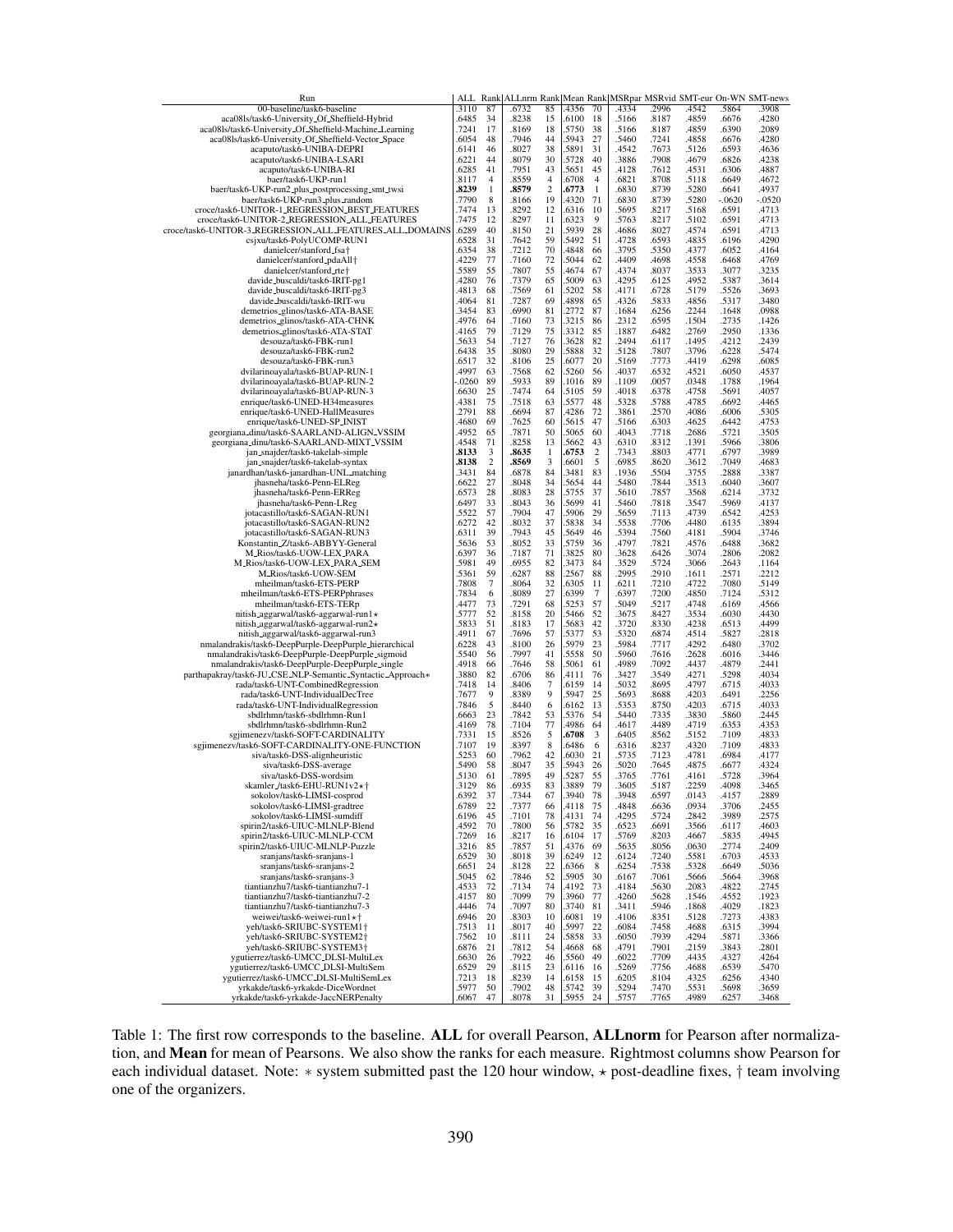| Run                                                       |       |             |       |       |       |       |       |       |       |       | ALL ALL <sub>10</sub>   MSRpar MSRpar <sub>10</sub>   MSRvid MSRvid <sub>10</sub>   SMT-eur SMT-eur <sub>10</sub>   On-WN On-WN <sub>10</sub>   SMT-news SMT-news <sub>10</sub> |       |
|-----------------------------------------------------------|-------|-------------|-------|-------|-------|-------|-------|-------|-------|-------|---------------------------------------------------------------------------------------------------------------------------------------------------------------------------------|-------|
| davide_buscaldi/task6-IRIT-pg1                            | 4280  | .4946       | .4295 | .4082 | .6125 | .6593 | .4952 | .5273 | .5387 | .5574 | .3614                                                                                                                                                                           | .4674 |
| davide_buscaldi/task6-IRIT-pg3                            | .4813 | .5503       | .4171 | .4033 | .6728 | .7048 | .5179 | .5529 | .5526 | .5950 | .3693                                                                                                                                                                           | .4648 |
| davide_buscaldi/task6-IRIT-wu                             | 4064  | .4682       | .4326 | .4035 | .5833 | .6253 | .4856 | .5138 | .5317 | .5189 | .3480                                                                                                                                                                           | .4482 |
| enrique/task6-UNED-H34 measures                           | .4381 | .2615       | .5328 | .4494 | .5788 | .4913 | .4785 | .4660 | .6692 | .6440 | .4465                                                                                                                                                                           | .3632 |
| enrique/task6-UNED-HallMeasures                           | .2791 | .2002       | .3861 | .3802 | .2570 | 2343  | 4086  | .4212 | .6006 | .5947 | .5305                                                                                                                                                                           | .4858 |
| enrique/task6-UNED-SP_INIST                               |       | .4680.3754  | .5166 | .5082 | .6303 | .5588 | .4625 | .4801 | .6442 | .5761 | .4753                                                                                                                                                                           | .4143 |
| parthapakray/task6-JU_CSE_NLP-Semantic_Syntactic_Approach | .3880 | .3636       | .3427 | .3498 | .3549 | .3353 | .4271 | .3989 | .5298 | .4619 | .4034                                                                                                                                                                           | .3228 |
| tiantianzhu7/task6-tiantianzhu7-1                         |       | .4533 .5442 | 4184  | .4241 | .5630 | .5630 | .2083 | .4220 | .4822 | .5031 | .2745                                                                                                                                                                           | .3536 |
| tiantianzhu7/task6-tiantianzhu7-2                         | .4157 | .5249       | .4260 | .4340 | .5628 | .5758 | .1546 | .4776 | .4552 | .4926 | .1923                                                                                                                                                                           | .3362 |
| tiantianzhu7/task6-tiantianzhu7-3                         | 4446  | .5229       | .3411 | .3611 | .5946 | .5899 | .1868 | .4769 | .4029 | .4365 | .1823                                                                                                                                                                           | .4014 |

Table 2: Results according to weighted correlation for the systems that provided non-uniform confidence alongside their scores.

fied way the tools and resources used by those participants that did submit a valid description file. In the last row, the totals show that WordNet was the most used resource, followed by monolingual corpora and Wikipedia. Acronyms, dictionaries, multilingual corpora, stopword lists and tables of paraphrases were also used.

Generic NLP tools like lemmatization and PoS tagging were widely used, and to a lesser extent, parsing, word sense disambiguation, semantic role labeling and time and date resolution (in this order). Knowledge-based and distributional methods got used nearly equally, and to a lesser extent, alignment and/or statistical machine translation software, lexical substitution, string similarity, textual entailment and machine translation evaluation software. Machine learning was widely used to combine and tune components. Several less used tools were also listed but were used by three or less systems.

The top scoring systems tended to use most of the resources and tools listed (*UKP*, *Takelab*), with some notable exceptions like *Sgjimenez* which was based on string similarity. For a more detailed analysis, the reader is directed to the papers of the participants in this volume.

#### 6 Conclusions and Future Work

This paper presents the SemEval 2012 pilot evaluation exercise on Semantic Textual Similarity. A simple definition of STS beyond the likert-scale was set up, and a wealth of annotated data was produced. The similarity of pairs of sentences was rated on a 0-5 scale (low to high similarity) by human judges using Amazon Mechanical Turk. The dataset includes 1500 sentence pairs from MSRpar and MSRvid (each), ca. 1500 pairs from WMT, and 750 sentence pairs from a mapping between OntoNotes and WordNet senses. The correlation between non-expert annotators and annotations from the authors is very high, showing the high quality of the dataset. The dataset was split 50% as train and test, with the exception of the surprise test datasets: a subset of WMT from a different domain and the OntoNotes-WordNet mapping. All datasets are publicly available.<sup>5</sup>

The exercise was very successful in participation and results. 35 teams participated, submitting 88 runs. The best results scored a Pearson correlation over 80%, well beyond a simple lexical baseline with 31% of correlation. The metric for evaluation was not completely satisfactory, and three evaluation metrics were finally published. We discuss the shortcomings of those measures.

There are several tasks ahead in order to make STS a mature field. The first is to find a satisfactory evaluation metric. The second is to analyze the definition of the task itself, with a thorough analysis of the definitions in the likert scale.

We would also like to analyze the relation between the STS scores and the paraphrase judgements in MSR, as well as the human evaluations in WMT. Finally, we would also like to set up an open framework where NLP components and similarity algorithms can be combined by the community. All in all, we would like this dataset to be the focus of the community working on algorithmic approaches for semantic processing and inference at large.

### Acknowledgements

We would like to thank all participants, specially (in alphabetic order) Yoan Gutierrez, Michael Heilman, Sergio Jimenez, Nitin Madnami, Diana McCarthy and Shrutiranjan Satpathy for their contributions on evaluation metrics. Eneko Agirre was partially funded by the

<sup>5</sup>http://www.cs.york.ac.uk/semeval-2012/ task6/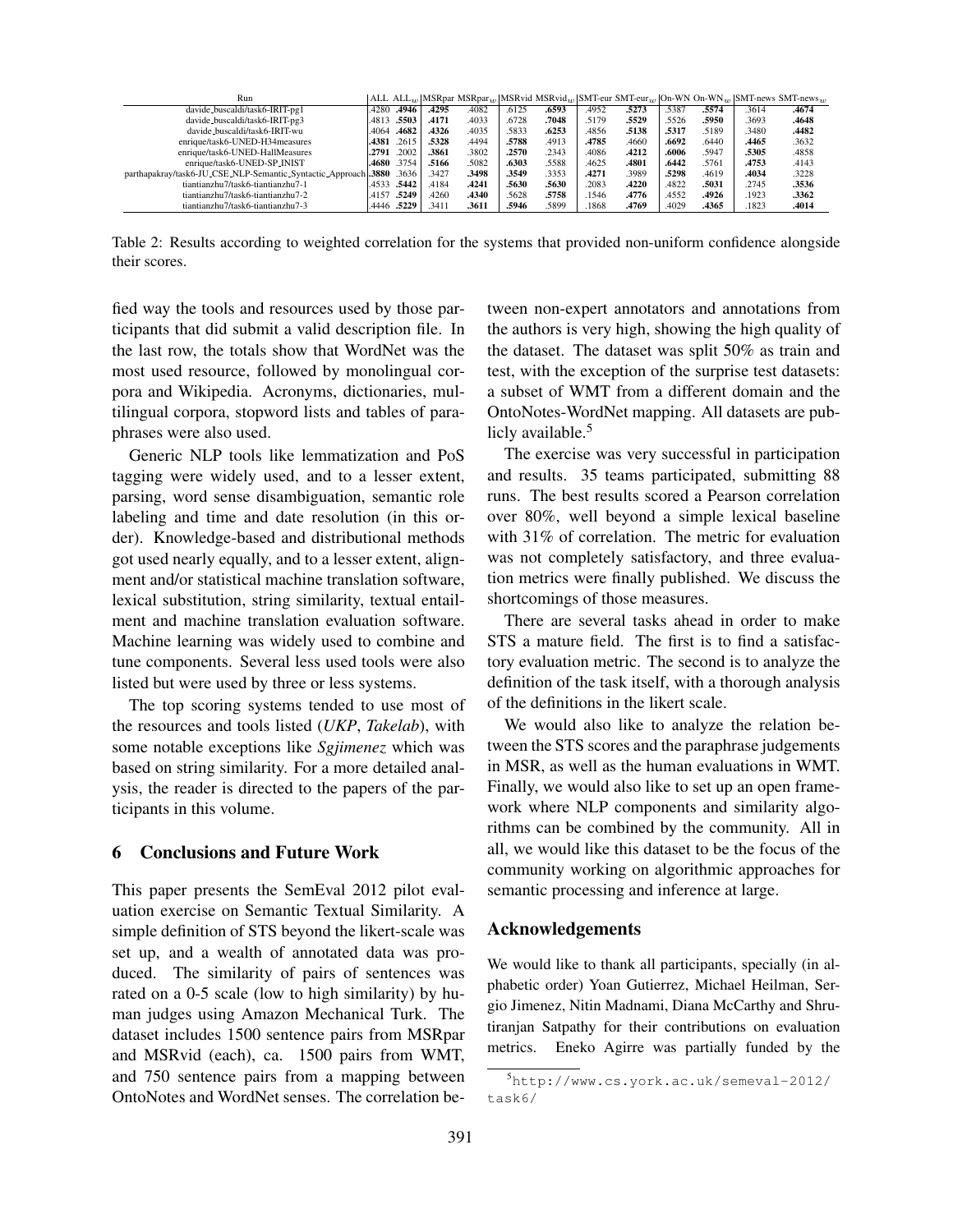|                                                                            | Acronyms    | Dictionarie | thesaurus<br>Distributional | Monolingual corpora        | согрога<br>Multilingual    | Stop words         | paraphrases<br>Tables of   | Wikipedia                  | WordNet                                | Alignment                  | similarity<br>Distributional           | KB Similarity                               | Lemmatizer                               | Lexical Substitution       | Machine Learning   | <b>MT</b> evaluation    | MWE<br>Named Entity recognition        | POS tagger                 | Semantic Role Labeling     | <b>TINS</b>      | String similarity          | Syntax                     | Textual entailment<br>date<br>$\overline{\mathbf{a}}$<br>Time | Word Sense Disambiguation | Other                                    |
|----------------------------------------------------------------------------|-------------|-------------|-----------------------------|----------------------------|----------------------------|--------------------|----------------------------|----------------------------|----------------------------------------|----------------------------|----------------------------------------|---------------------------------------------|------------------------------------------|----------------------------|--------------------|-------------------------|----------------------------------------|----------------------------|----------------------------|------------------|----------------------------|----------------------------|---------------------------------------------------------------|---------------------------|------------------------------------------|
| aca08ls/task6-University_Of_Sheffield-Hybrid                               |             |             |                             |                            |                            |                    |                            |                            | $\mathbf x$                            |                            |                                        | X                                           | $\bf{X}$                                 |                            | $\bar{\mathbf{x}}$ |                         |                                        |                            |                            |                  | X                          |                            |                                                               | $\mathbf x$               | $\mathbf x$                              |
| aca08ls/task6-University_Of_Sheffield-Machine_Learning                     |             |             |                             |                            |                            |                    |                            |                            | X                                      |                            |                                        | $\mathbf x$                                 | $\mathbf X$                              |                            | X                  |                         |                                        |                            |                            |                  | $\mathbf x$                |                            |                                                               | $\mathbf x$               | $\mathbf x$                              |
| aca08ls/task6-University_Of_Sheffield-Vector_Space<br>baer/task6-UKP-run1  |             | $\mathbf x$ |                             |                            |                            |                    |                            |                            | $\mathbf x$                            |                            |                                        | $\mathbf x$<br>$\overline{\mathbf{x}}$      | $\overline{\mathbf{x}}$                  |                            |                    |                         |                                        |                            |                            |                  |                            |                            |                                                               | $\mathbf x$               | $\overline{\mathbf{x}}$                  |
| baer/task6-UKP-run2_plus_postprocessing_smt_twsi                           |             | $\mathbf x$ | $\mathbf x$<br>$\mathbf x$  | $\mathbf x$<br>$\mathbf x$ | $\mathbf x$<br>$\mathbf x$ |                    |                            | $\mathbf x$<br>$\mathbf x$ | $\mathbf x$<br>$\mathbf X$             |                            | $\mathbf x$<br>$\mathbf x$             | $\mathbf x$                                 | $\mathbf x$<br>$\mathbf x$               |                            |                    |                         |                                        | $\mathbf x$<br>X           |                            | X<br>$\mathbf x$ | $\mathbf x$<br>$\mathbf x$ |                            | $\mathbf x$<br>$\mathbf X$                                    |                           | $\boldsymbol{\mathrm{X}}$<br>$\mathbf x$ |
| baer/task6-UKP-run3_plus_random                                            |             | $\mathbf x$ | $\mathbf x$                 | $\mathbf x$                | $\mathbf x$                |                    |                            | $\mathbf x$                | $\mathbf x$                            |                            | $\mathbf x$                            | $\mathbf x$                                 | $\mathbf x$                              |                            |                    |                         |                                        | $\mathbf X$                |                            | $\mathbf x$      | $\mathbf X$                |                            | $\mathbf x$                                                   |                           | $\mathbf x$                              |
| croce/task6-UNITOR-1_REGRESSION_BEST_FEATURES                              |             |             |                             | $\mathbf X$                |                            |                    |                            |                            |                                        |                            | X                                      |                                             | $\mathbf x$                              |                            | X                  |                         |                                        | $\mathbf x$                |                            |                  |                            | $\mathbf X$                |                                                               |                           |                                          |
| croce/task6-UNITOR-2_REGRESSION_ALL_FEATURES                               |             |             |                             | $\mathbf X$                |                            |                    |                            |                            |                                        |                            | $\mathbf X$                            |                                             | $\mathbf x$                              |                            | $\mathbf X$        |                         |                                        | $\mathbf x$                |                            |                  |                            | $\mathbf X$                |                                                               |                           |                                          |
| croce/task6-UNITOR-3_REGRESSION_ALL_FEATURES_ALL_DOMAINS                   |             |             |                             | $\mathbf x$                |                            |                    |                            |                            |                                        |                            | X                                      |                                             | $\mathbf x$                              |                            | X                  |                         |                                        | X                          |                            |                  |                            | $\mathbf X$                |                                                               |                           |                                          |
| csjxu/task6-PolyUCOMP-RUN                                                  |             |             |                             |                            |                            |                    |                            | $\mathbf x$                | $\mathbf x$                            |                            |                                        | $\mathbf x$                                 |                                          |                            |                    |                         |                                        | $\mathbf x$                |                            |                  |                            |                            |                                                               |                           |                                          |
| danielcer/stanford_fsa<br>danielcer/stanford_pdaAll                        |             |             |                             |                            |                            |                    | $\mathbf X$<br>$\mathbf x$ |                            | $\mathbf X$<br>$\mathbf x$             |                            |                                        |                                             | $\mathbf{x}$<br>$\mathbf x$              | $\mathbf x$<br>$\mathbf x$ |                    | X<br>X                  |                                        | $\mathbf X$<br>$\mathbf X$ |                            |                  |                            | $\mathbf X$<br>$\mathbf X$ |                                                               |                           |                                          |
| danielcer/stanford_rte                                                     |             |             |                             |                            |                            |                    |                            |                            | $\mathbf x$                            | $\mathbf x$                |                                        |                                             | $\mathbf X$                              |                            | X                  | x                       |                                        | $\mathbf x$                |                            |                  |                            | $\mathbf X$                |                                                               |                           | $\mathbf x$                              |
| davide_buscaldi/task6-IRIT-pg1                                             |             |             |                             | $\mathbf X$                |                            |                    |                            |                            | $\mathbf x$                            |                            |                                        | $\mathbf X$                                 |                                          |                            |                    |                         |                                        | X                          |                            |                  | $\mathbf X$                |                            |                                                               |                           |                                          |
| davide_buscaldi/task6-IRIT-pg3                                             |             |             |                             | $\mathbf x$                |                            |                    |                            |                            | $\mathbf x$                            |                            |                                        | $\mathbf X$                                 |                                          |                            |                    |                         |                                        | $\mathbf x$                |                            |                  | $\mathbf X$                |                            |                                                               |                           |                                          |
| davide_buscaldi/task6-IRIT-wu                                              |             |             |                             | $\mathbf x$                |                            |                    |                            |                            | $\bar{\mathbf{x}}$                     |                            |                                        | $\mathbf x$                                 |                                          |                            |                    |                         |                                        | X                          |                            |                  | $\mathbf x$                |                            |                                                               |                           |                                          |
| demetrios_glinos/task6-ATA-BASE                                            |             |             |                             |                            |                            |                    |                            |                            | $\mathbf X$                            |                            | X                                      | $\mathbf X$                                 |                                          |                            |                    |                         |                                        | $\mathbf x$                | $\mathbf x$                |                  | X                          |                            |                                                               |                           | $\mathbf X$                              |
| demetrios_glinos/task6-ATA-CHNK                                            |             |             |                             |                            |                            |                    |                            |                            | $\mathbf x$                            |                            | $\mathbf X$                            | $\mathbf x$                                 |                                          |                            |                    |                         |                                        | $\mathbf x$                | $\mathbf x$                |                  | $\mathbf x$                |                            |                                                               |                           | $\mathbf x$                              |
| demetrios_glinos/task6-ATA-STAT<br>desouza/task6-FBK-run1                  |             |             |                             |                            |                            |                    |                            |                            | X<br>$\mathbf X$                       |                            | $\mathbf x$<br>$\mathbf x$             | $\mathbf x$                                 |                                          |                            |                    |                         |                                        | $\bar{\mathbf{x}}$         | $\mathbf x$                |                  | $\mathbf x$                |                            |                                                               |                           | $\mathbf X$<br>$\mathbf x$               |
| desouza/task6-FBK-run2                                                     | $\mathbf X$ |             |                             | $\mathbf X$<br>$\mathbf x$ |                            |                    | $\mathbf x$<br>$\mathbf x$ | $\mathbf x$<br>$\mathbf x$ | $\mathbf x$                            |                            | $\mathbf x$                            | $\mathbf x$<br>$\mathbf x$                  | $\mathbf x$<br>$\mathbf x$               | $\mathbf x$                |                    |                         | $\mathbf x$                            | $\mathbf X$<br>$\mathbf x$ |                            |                  |                            | $\mathbf X$                |                                                               |                           |                                          |
| desouza/task6-FBK-run3                                                     |             |             |                             | $\mathbf x$                |                            |                    | $\mathbf x$                | $\mathbf x$                | $\mathbf x$                            |                            | $\mathbf x$                            |                                             |                                          |                            |                    |                         |                                        | $\bar{\mathbf{x}}$         |                            |                  |                            |                            |                                                               |                           |                                          |
| dvilarinoayala/task6-BUAP-RUN-1                                            |             | $\bf{x}$    |                             |                            |                            |                    |                            |                            |                                        |                            |                                        |                                             | $\mathbf x$                              |                            |                    |                         |                                        |                            |                            |                  |                            |                            |                                                               |                           |                                          |
| dvilarinoayala/task6-BUAP-RUN-2                                            |             |             |                             |                            |                            |                    |                            |                            | $\mathbf x$                            |                            |                                        |                                             |                                          |                            |                    |                         |                                        |                            |                            |                  |                            |                            |                                                               |                           |                                          |
| dvilarinoayala/task6-BUAP-RUN-3                                            |             |             |                             |                            |                            |                    |                            |                            |                                        |                            |                                        |                                             | $\mathbf x$                              |                            |                    |                         |                                        |                            |                            |                  |                            |                            |                                                               |                           | $\mathbf x$                              |
| jan_snajder/task6-takelab-simple                                           |             | $\mathbf x$ | $\mathbf x$                 | $\mathbf X$                |                            | $\mathbf x$        |                            | $\mathbf x$                | $\mathbf x$                            |                            | $\mathbf x$                            | $\mathbf x$                                 | $\mathbf x$                              | $\mathbf x$                | $\mathbf x$        |                         |                                        | $\mathbf x$                |                            |                  |                            |                            |                                                               |                           | $\mathbf X$                              |
| jan_snajder/task6-takelab-syntax<br>janardhan/task6-janardhan-UNL_matching |             |             |                             | $\mathbf x$                |                            |                    |                            |                            | $\mathbf x$<br>$\mathbf x$             |                            | $\mathbf x$                            | $\ensuremath{\mathbf{x}}\xspace$            | $\mathbf x$<br>$\mathbf x$               | $\mathbf x$                |                    |                         | $\mathbf x$<br>$\overline{\mathbf{x}}$ | $\mathbf x$<br>$\mathbf x$ |                            |                  |                            | $\mathbf X$<br>$\mathbf X$ |                                                               | $\mathbf x$               |                                          |
| jotacastillo/task6-SAGAN-RUN1                                              | X           |             |                             | $\mathbf x$                |                            |                    |                            |                            | $\mathbf x$                            |                            |                                        |                                             | $\mathbf x$                              | $\mathbf x$                |                    |                         |                                        |                            |                            |                  |                            |                            | $\mathbf X$<br>$\mathbf x$                                    | $\mathbf x$               |                                          |
| jotacastillo/task6-SAGAN-RUN2                                              | X           |             |                             | $\mathbf X$                |                            |                    |                            |                            | $\mathbf x$                            |                            |                                        |                                             | $\mathbf x$                              | $\mathbf x$                |                    |                         |                                        |                            |                            |                  |                            |                            | $\mathbf x$<br>$\mathbf x$                                    | $\mathbf x$               |                                          |
| jotacastillo/task6-SAGAN-RUN3                                              | X           |             |                             | $\mathbf x$                |                            |                    |                            |                            | $\mathbf x$                            |                            |                                        |                                             | $\mathbf x$                              | $\mathbf x$                |                    |                         |                                        |                            |                            |                  |                            |                            | $\mathbf X$<br>$\mathbf x$                                    | $\mathbf x$               |                                          |
| Konstantin_Z/task6-ABBYY-General                                           |             |             |                             |                            |                            |                    |                            |                            |                                        |                            |                                        |                                             |                                          |                            |                    |                         |                                        |                            |                            |                  |                            |                            |                                                               |                           |                                          |
| M_Rios/task6-UOW-LEX_PARA                                                  |             |             | $\mathbf X$                 |                            |                            |                    |                            |                            |                                        |                            | X                                      |                                             | $\mathbf x$                              |                            |                    | $\mathbf x$             | X                                      | $\mathbf x$                | $\mathbf x$                |                  |                            | $\mathbf x$                |                                                               |                           |                                          |
| M_Rios/task6-UOW-LEX_PARA_SEM<br>M_Rios/task6-UOW-SEM                      |             |             | X<br>$\mathbf X$            |                            |                            |                    |                            |                            |                                        |                            | X<br>$\mathbf x$                       |                                             | $\mathbf x$<br>$\mathbf X$               |                            |                    | $\mathbf X$             | $\mathbf X$<br>$\mathbf x$             | $\mathbf x$<br>$\mathbf x$ | $\mathbf x$<br>$\mathbf x$ |                  |                            | $\mathbf X$<br>$\mathbf x$ |                                                               |                           |                                          |
| mheilman/task6-ETS-PERP                                                    |             |             |                             | $\mathbf x$                |                            |                    |                            |                            | $\mathbf x$                            |                            |                                        | $\mathbf x$                                 | $\mathbf x$                              | $\mathbf x$                |                    | X                       |                                        |                            |                            |                  | $\mathbf x$                |                            |                                                               |                           |                                          |
| mheilman/task6-ETS-PERPphrases                                             |             |             |                             | $\mathbf x$                | X                          |                    |                            |                            | $\mathbf x$                            |                            |                                        | $\mathbf X$                                 | $\mathbf x$                              | $\mathbf x$                |                    | $\mathbf x$             |                                        |                            |                            |                  | $\mathbf x$                |                            |                                                               |                           | $\mathbf x$                              |
| mheilman/task6-ETS-TERp                                                    |             |             |                             | $\overline{\mathbf{x}}$    | $\overline{\mathbf{x}}$    |                    |                            |                            | $\mathbf x$                            |                            |                                        | $\overline{\mathbf{x}}$                     | $\ensuremath{\mathbf{x}}\xspace$         | $\overline{\mathbf{x}}$    |                    |                         |                                        |                            |                            |                  |                            |                            |                                                               |                           | $\boldsymbol{\mathrm{x}}$                |
| parthapakray/task6-JU_CSE_NLP-Semantic_Syntactic_Approach                  | $\mathbf X$ |             |                             |                            |                            | X                  |                            |                            | $\mathbf x$                            |                            |                                        |                                             | $\mathbf x$                              |                            |                    |                         | $x \mid x$                             | $\mathbf x$                |                            |                  |                            | $\mathbf x$                | $\mathbf x$                                                   |                           | $\overline{\mathbf{x}}$                  |
| rada/task6-UNT-CombinedRegression                                          |             |             |                             |                            |                            |                    |                            | $\mathbf x$                | $\mathbf x$                            | $\mathbf x$                | $\mathbf x$                            | $\mathbf x$                                 | $\mathbf X$                              |                            | $\mathbf x$        |                         |                                        |                            |                            |                  |                            |                            |                                                               | $\mathbf x$               | $\mathbf x$                              |
| rada/task6-UNT-IndividualDecTree<br>rada/task6-UNT-IndividualRegression    |             |             |                             |                            |                            |                    |                            | $\mathbf x$<br>$\mathbf x$ | $\mathbf x$<br>$\overline{\mathbf{x}}$ | $\mathbf x$<br>$\mathbf x$ | $\mathbf x$<br>$\overline{\mathbf{x}}$ | $\mathbf x$                                 | $\mathbf X$                              |                            | X                  |                         |                                        |                            |                            |                  |                            |                            |                                                               | $\mathbf x$               | $\mathbf x$<br>$\mathbf x$               |
| sgjimenezv/task6-SOFT-CARDINALITY                                          |             |             |                             |                            |                            | $\mathbf X$        |                            |                            |                                        |                            |                                        | $\overline{\mathbf{x}}$<br>$\mathbf x$      | $\boldsymbol{\mathrm{X}}$<br>$\mathbf x$ |                            | $\mathbf X$        |                         |                                        |                            |                            |                  |                            |                            |                                                               | $\mathbf x$               |                                          |
| sgjimenezv/task6-SOFT-CARDINALITY-ONE-FUNCTION                             |             |             |                             |                            |                            | $\bar{\mathbf{x}}$ |                            |                            |                                        |                            |                                        | $\mathbf x$                                 | $\mathbf x$                              |                            |                    |                         |                                        |                            |                            |                  |                            |                            |                                                               |                           |                                          |
| skamler_/task6-EHU-RUN1v2                                                  |             |             |                             |                            |                            |                    | $\mathbf x$                |                            |                                        | $\mathbf x$                |                                        |                                             | $\mathbf x$                              |                            |                    |                         |                                        | x                          |                            | $\mathbf X$      |                            |                            |                                                               |                           |                                          |
| sokolov/task6-LIMSI-cosprod                                                |             |             |                             | $\mathbf X$                |                            |                    |                            |                            |                                        |                            | X                                      |                                             | $\mathbf x$                              |                            | X                  |                         |                                        |                            |                            |                  |                            |                            |                                                               |                           |                                          |
| sokolov/task6-LIMSI-gradtree                                               |             |             |                             | $\mathbf x$                |                            |                    |                            |                            |                                        |                            | $\mathbf x$                            |                                             | $\mathbf x$                              |                            | $\mathbf X$        |                         |                                        |                            |                            |                  |                            |                            |                                                               |                           |                                          |
| sokolov/task6-LIMSI-sumdiff<br>spirin2/task6-UIUC-MLNLP-Blend              | X           |             |                             | $\mathbf x$<br>$\mathbf x$ |                            |                    | $\mathbf x$                | $\mathbf x$                |                                        |                            | X                                      |                                             | $\mathbf X$                              |                            | X                  | $\mathbf x$             | $\mathbf{x}$                           | $\mathbf x$                | $\mathbf x$                |                  |                            | x                          | $\mathbf x$                                                   |                           | $\mathbf x$                              |
| spirin2/task6-UIUC-MLNLP-CCM                                               | X           |             |                             | $\mathbf x$                |                            |                    | $\mathbf x$                | $\mathbf x$                |                                        |                            |                                        |                                             |                                          |                            |                    | $\mathbf x$             | $\mathbf x$                            | $\mathbf X$                | $\mathbf x$                |                  |                            | $\mathbf X$                | $\mathbf x$                                                   |                           | $\mathbf x$                              |
| spirin2/task6-UIUC-MLNLP-Puzzle                                            | X           |             |                             | $\mathbf x$                |                            |                    | $\mathbf x$                | $\mathbf x$                |                                        |                            |                                        |                                             |                                          |                            |                    | $\overline{\mathbf{x}}$ | $\mathbf x$                            | $\mathbf x$                | $\mathbf x$                |                  |                            | $\mathbf X$                | $\mathbf x$                                                   |                           | $\mathbf x$                              |
| sranjans/task6-sranjans-1                                                  |             |             |                             | $\mathbf x$                |                            |                    |                            | $\mathbf x$                | $\mathbf x$                            |                            | $\mathbf{x}$                           | $x \mid x$                                  |                                          |                            |                    |                         |                                        | $\mathbf x$                |                            |                  |                            |                            |                                                               | $\mathbf x$               |                                          |
| sranjans/task6-sranjans-2                                                  |             |             |                             | X                          |                            |                    |                            | x                          | X                                      |                            | $\mathbf x$                            | $\mathbf{x}$                                | $X \mid X$                               |                            |                    |                         | x                                      | X                          |                            |                  |                            |                            | $\mathbf x$                                                   | $\mathbf x$               |                                          |
| sranjans/task6-sranjans-3                                                  |             |             |                             | $\mathbf X$                |                            |                    |                            | x                          | $\mathbf x$                            |                            | $\mathbf x$                            | $\mathbf x$                                 | $\mathbf{x}$                             | $\mathbf x$                |                    |                         | $\mathbf x$                            | $\mathbf X$                |                            |                  |                            | X                          | $\mathbf x$                                                   |                           |                                          |
| tiantianzhu7/task6-tiantianzhu7-1<br>tiantianzhu7/task6-tiantianzhu7-2     |             |             |                             |                            |                            |                    |                            |                            | $\mathbf x$<br>$\mathbf x$             |                            |                                        | $\mathbf x$<br>$\mathbf x$                  |                                          |                            |                    |                         |                                        | X<br>$\mathbf X$           |                            |                  |                            |                            |                                                               | x                         |                                          |
| tiantianzhu7/task6-tiantianzhu7-3                                          |             |             |                             |                            |                            | $\mathbf X$        |                            |                            | $\mathbf x$                            |                            |                                        | $\mathbf X$                                 |                                          |                            |                    |                         |                                        | $\mathbf x$                |                            |                  |                            |                            |                                                               |                           |                                          |
| weiwei/task6-weiwei-run1                                                   |             |             |                             | X                          |                            |                    |                            |                            | X                                      |                            | x                                      |                                             | x                                        |                            |                    |                         |                                        | $\mathbf x$                |                            |                  |                            |                            |                                                               |                           |                                          |
| yeh/task6-SRIUBC-SYSTEM1                                                   |             |             | X                           |                            |                            |                    |                            | $\mathbf x$                | $\mathbf x$                            |                            | $\mathbf x$                            | $\mathbf{x} \mid \mathbf{x}$                |                                          |                            |                    |                         |                                        | $\mathbf x$                |                            |                  |                            |                            |                                                               |                           |                                          |
| yeh/task6-SRIUBC-SYSTEM2                                                   |             |             | X                           |                            |                            |                    |                            | $\mathbf x$                | X                                      |                            | x                                      | $\mathbf x$                                 | $\mathbf x$                              |                            |                    |                         |                                        | x                          |                            |                  |                            |                            |                                                               |                           |                                          |
| yeh/task6-SRIUBC-SYSTEM3                                                   |             |             | $\mathbf X$                 |                            |                            |                    |                            | $\mathbf x$                | $\mathbf x$                            |                            | $\mathbf x$                            | $\mathbf x$                                 | $\mathbf x$                              |                            |                    |                         |                                        | X                          |                            |                  |                            |                            |                                                               |                           |                                          |
| ygutierrez/task6-UMCC_DLSI-MultiLex<br>ygutierrez/task6-UMCC_DLSI-MultiSem |             |             |                             | X<br>$\mathbf X$           |                            |                    |                            |                            | $\mathbf x$<br>$\mathbf x$             | X                          |                                        | $\mathbf{x} \mid \mathbf{x}$<br>$\mathbf x$ | $\mathbf x$                              |                            |                    |                         |                                        | $\mathbf x$<br>X           |                            |                  |                            |                            |                                                               |                           | $\mathbf x$<br>$x \mid x$                |
| ygutierrez/task6-UMCC_DLSI-MultiSemLex                                     |             |             |                             | $\mathbf X$                |                            |                    |                            |                            | $\mathbf x$                            | X                          |                                        | $\mathbf X$                                 | $\mathbf x$                              |                            |                    |                         |                                        | $\mathbf X$                |                            |                  |                            |                            |                                                               |                           | $x \mid x$                               |
| yrkakde/task6-yrkakde-DiceWordnet                                          |             |             |                             |                            |                            |                    |                            |                            | $\mathbf x$                            |                            | $\mathbf X$                            |                                             | $\mathbf x$                              |                            |                    |                         |                                        |                            |                            |                  |                            |                            |                                                               |                           |                                          |
| Total                                                                      |             |             | 8 6 10 33 5                 |                            |                            | 5                  |                            |                            | 9 20 47                                |                            |                                        |                                             |                                          |                            |                    |                         |                                        |                            |                            |                  |                            |                            | 7 31 37 49 13 13 4 7 12 43 9 4 13 17 10 5 15 25               |                           |                                          |

Table 3: Resources and tools used by the systems that submitted a description file. Leftmost columns correspond to the resources, and rightmost to tools, in alphabetic order.